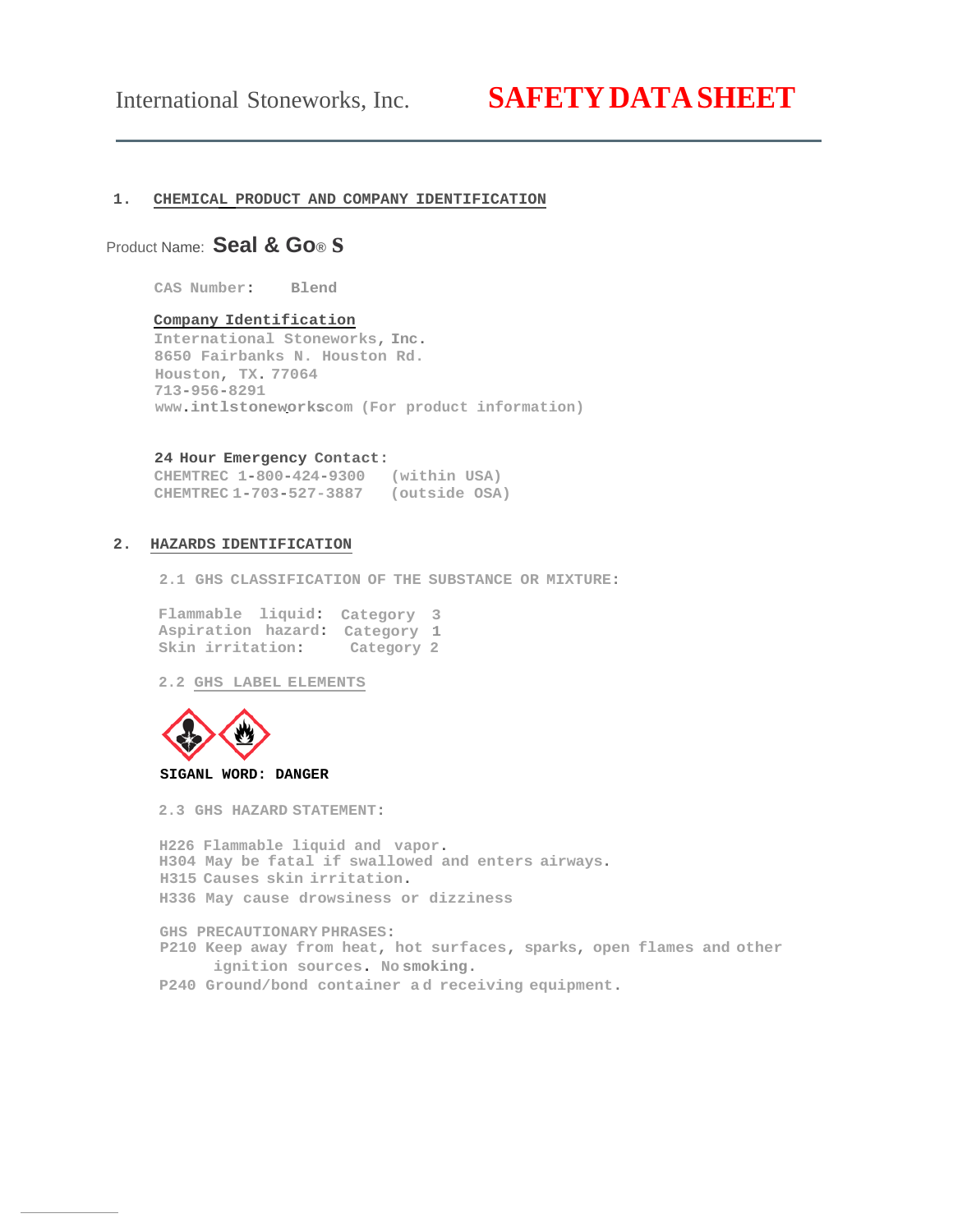```
P243 Take precautionary measures against static discharge.
?233 Keep container tightly closed.
P261 Avoid breathing dust/fume/gas/mist/vapors/spray. 
P264 Wash skin thoroughly after handling.
P271 Use only outdoors or in a well-ventilated area.
P280 Wear protective gloves/protective clothing/eye protection/face 
     protection.
P242 Use only non-sparking tools. 
GHS RESPONSE PHRASES:
P301+310: If SWALLOWED: Immediately call a poison center.
P331: Do NOT induce vomiting.
P301+353: If on skin (or hair): Remove/cake off immediately all 
          contaminated clothing. Rinse skin with water/shower.
GHS STORAGE AND DISPOSAL:
P405: Store locked up.
Pl02: Keep out of reach of children and pets.
P50l: Dispose of contents/container according to local, state and
      federal regulations.
P403T235: Score in cool/well ventilated place.
```
**HAZARDS DISCLOSURE**

**This product contains hazardous materials as defined by the OSHA Hazard Communication Standard 29 CFR 1910.1200.**

**CARCINOGENICITY INFORMATION: N.A.**

**MEDICAL CONDITIONS AGRAVATED BY EXPOSURE: May aggravate pre-existing eye, skin or respiratory tract conditions upon contact.**

**HMIS Rating:**

**Health: 2 Flammability: 2 Reactivity: 0 PPE: Yes**

**NFPA/HMIS Definitions: (0- east, 1-Slight, 2-Moderate, 3-High, 4-Extreme). These values are obtained using the guidelines or published evaluations prepared by the national Fire Protection Association (NFPA) or the National Paint and Coating Association (for HMIS ratings).**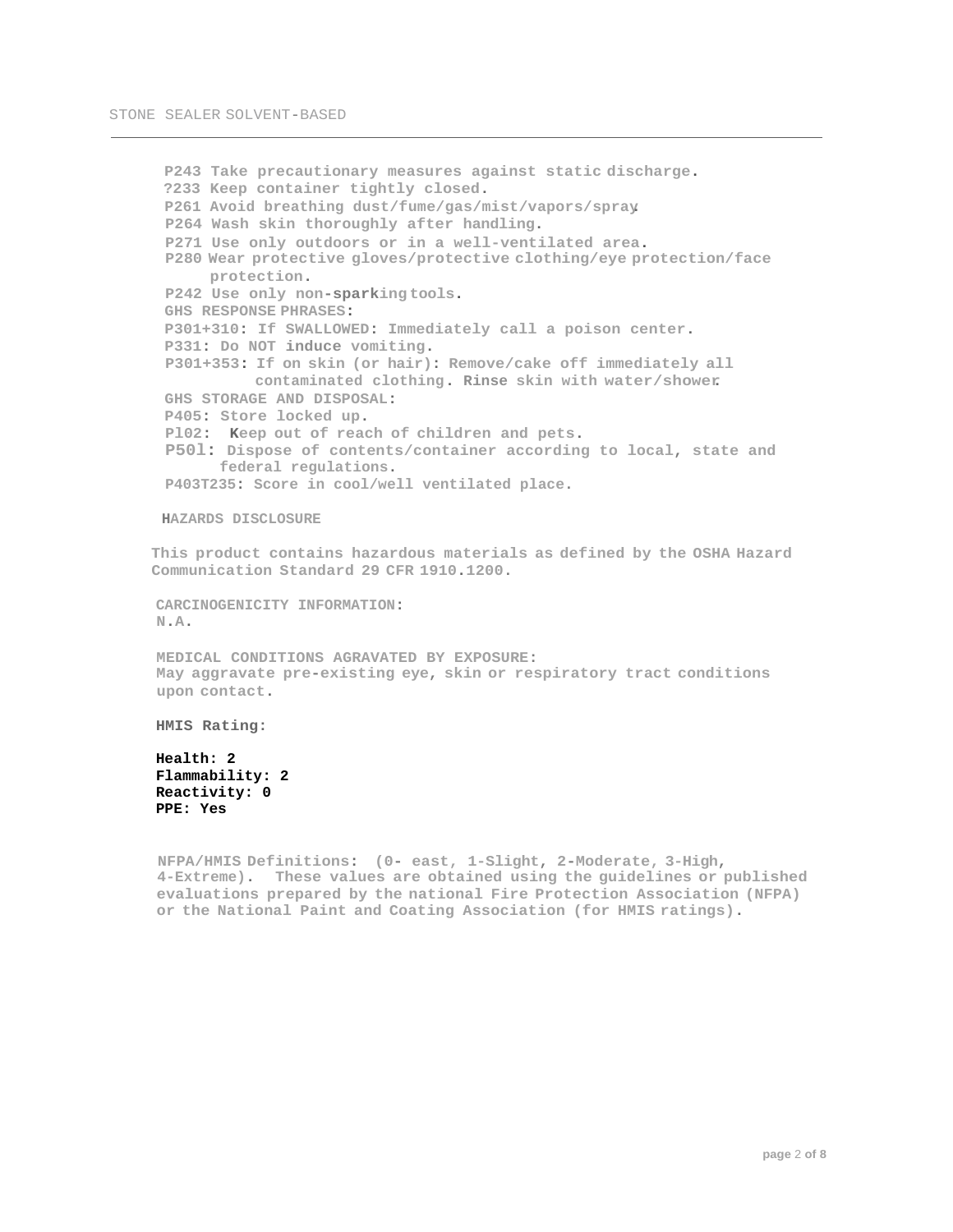**POTENTIAL HEALTH EFFECTS**

#### **EYE:**

**Eye contact may cause eye irritation with discomfort, tearing, or blurring of vision. High vapor concentrations (greater than 100 ppm) may be irritating to the eyes.**

#### **SKIN:**

**May cause skin irritation with discomfort or rash, redness, swelling, and itching. Prolonged or repeated contact can result in de-fatting and drying of the skin which may result in skin irritation and dermatitis (rash).**

#### **INHALATION:**

**Vapors may be irritating to eyes, nose, throat and respiratory tract. High vapor concentrations may cause headaches, dizziness and may cause CNS depression.**

# **INGESTION: May cause vomiting. Aspiration of vomitus into lungs must be avoided as even small quantities may result in aspiration pneumonitis.**

**SIGNS AND SYMPTOMS OF EXPOSURE: Early to moderate CNS depression. Headache, dizziness or nausea. Irritation as noted.**

#### **3. COMPOSITION/INFORMATION ON INGREDIENTS**

| Chemical Name                           | Amount   | CAS Number |
|-----------------------------------------|----------|------------|
| Naphtha (petroleum), heavy alkylate     | $>$ 50 c | 60 41-65-7 |
| (See Section 8 for exposure quidelines) |          |            |

**(See Section 15 for regulatory information)**

**COMPOSITION COMMENT: This material or all of its components are listed on the inventory of Existing Chemical Substances under the Toxic Substance Control Act (TSCA).**

#### **HAZARDS DISCLOSURE**

**This product contains hazardous materials as defined by the OSHA Hazard Communication Standard 29 CF 1910.:200.**

**SARA 311 Categories: Immediate (Acute) Health Effects....: Yes Delayed (Chronic) Health Effects....: Yes Fire Hazard..................... ....: Yes Sudden Release of Pressure Hazard...: No Reactivity Hazard...................: No**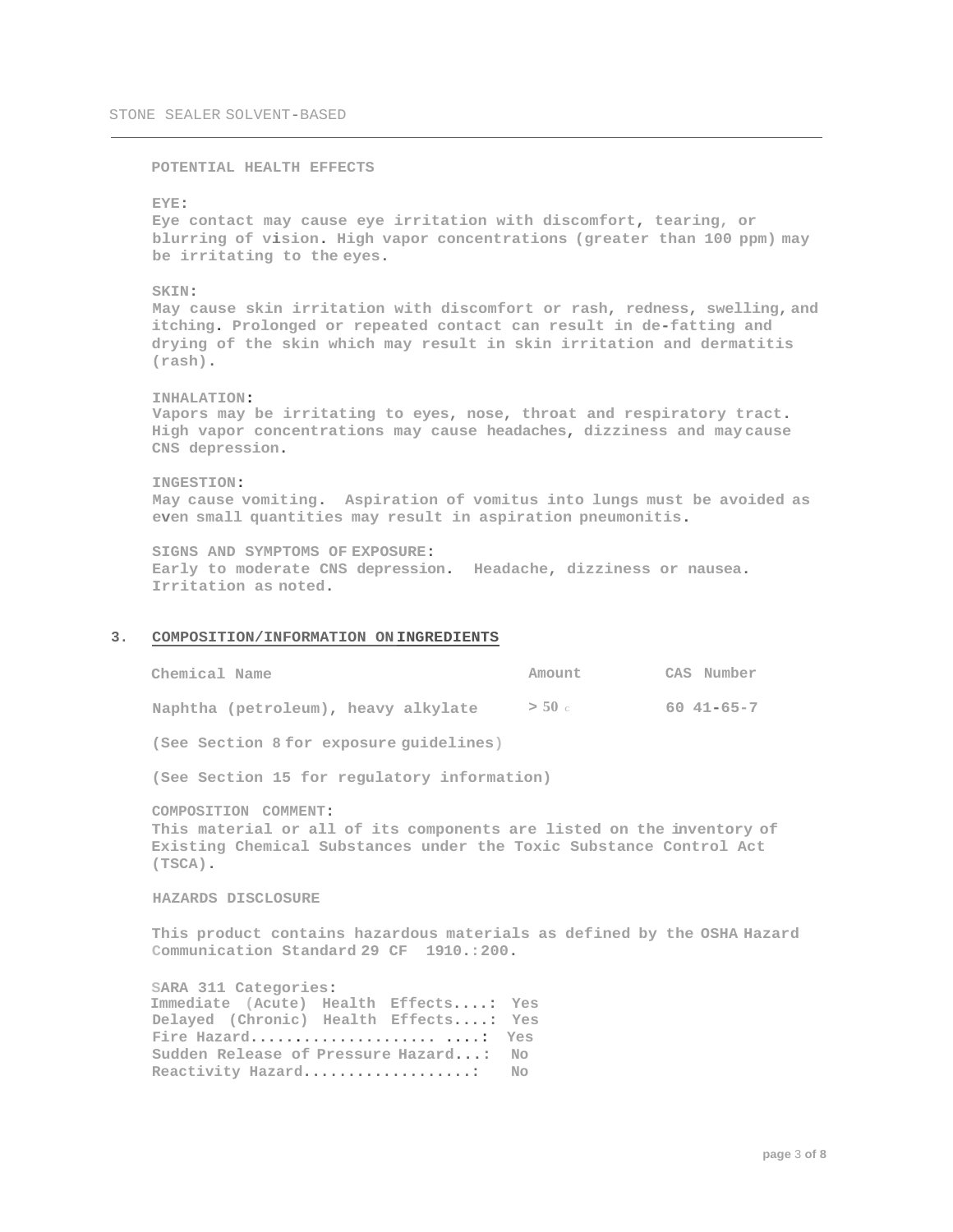# **4. FIRST AID MEASURES**

**EYE CONTACT FIRST AID: Hold eyelids apart and flush eyes with plenty of water for at least 15 minutes. Get immediate medical attention.**

**SKIN CONTACT FIRST AID: In case of contact, immediately flush skin with plenty of water for at least 15 minutes while removing contaminated clothing and shoes. Get medical attention.**

**INHALATION FIRST AID: Remove to fresh air. If breathing is difficult, give oxygen. If not breathing, give artificial respiration. Get medical attention.**

**INGESTION FIRST AIJ: Do NOT induce vomiting. Keep respiratory tract clear. Get immediate medical attention, take victim immediately to the hospital. Never give anything by mouth to an unconscious person. Do not leave victim unattended.**

# **5. FIRE FIGHTING MEASURES**

**FLAMM. BLEPROPERTIES TCC Flash Point: 48. 8 - 5 6. 0 C (1 20- 13 3 F) Auto ignition Temperature: N/A**

**FLAMMABLE LIMITS IN AIR LEL: 0.6 % (V) UEL: 7. 0 %(V)**

**FLAMMABLE ROPERTIES: Use self-contained breathing apparatus and protective equipment.**

**EXTINGUISHING MEDIA: Water, carbon dioxide, alcohol resistant foam or dry powder.**

#### **FIRE & EXPLOSION HAZARDS:**

**Combustible Liquid. Keep away from heat, hot surfaces, sparks, open flames and other ignition sources Keep work areas free of hot metal surfaces and other sources of ignition. Avoid spreading burning liquid with water used for cooling.**

# **FIRE FIGHTING INSTRUCTIONS:**

**As in any fire, wear self-contained breathing apparatus pressure-demand MSHA/NIOSH (approved or equivalent) and full protective gear. Cool fire exposed containers with water.**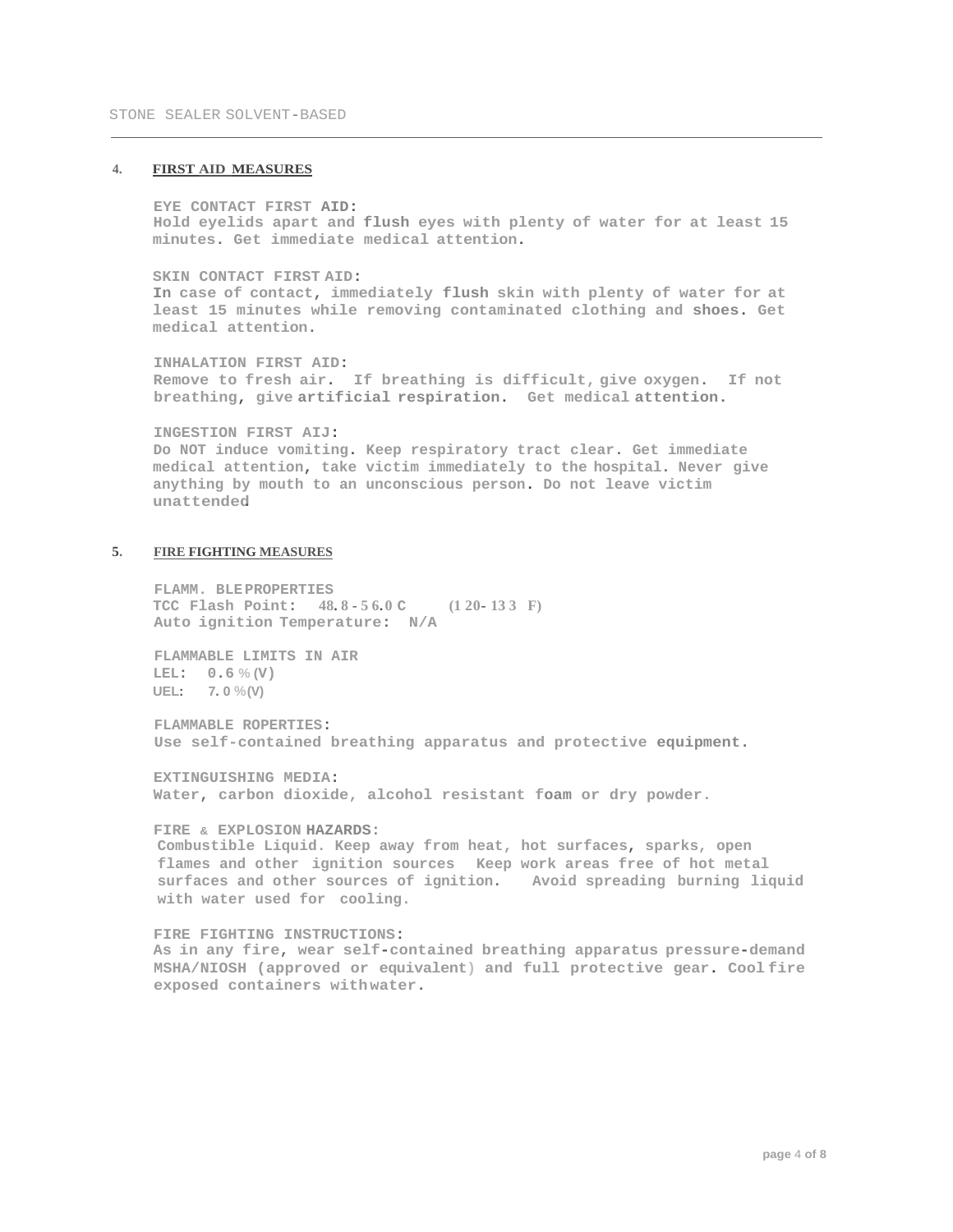**COMBUSTION PRODUCTS: Thermal decomposition may produce toxic fluorinated products. Burning may produce oxides of carbon and unidentified organics formed during combustion.**

#### **6. ACCIDENTAL RELEASE MEASURES**

#### **SAFEGUARDS (PERSONNEL):**

**Wear appropriate personal protective equipment. Eliminate all sources of ignition - heat, sparks, flame, electricity, impact and friction. No smoking.**

#### **INITIAL CONTAINMENT:**

**Contain spilled material. Absorb spills with inert material. Treat or dispose of waste material in accordance with all local, state/provincial, and national requirements.**

**LARGE SPILLS PROCEDURE: Treat or dispose of waste material in accordance with all local, state/provincial, and national requirements.**

**SMALL SPILS PROCEDURE: Absorb spills with inert material. Treat or dispose of waste material in accordance with all local, state/provincial, and national requirements.**

#### **7. HANDLING AND STORAGE**

#### **HANDLING (PERSONNEL):**

**Keep away from, heat, sparks and flames. Use with adequate ventilation. use only low-pressure sprayers (less than 25 PSI). Do NOT aerosolize. Avoid prolonged contact with skin or eyes. Avoid breathing (dust, vapor, mist, gas). No smoking. Follow all SOS/label precautions even after container is emptied because they may retain product residues.**

**HANDLING (PHYSICAL ASPECTS): Eliminate all sources of ignition - heat, sparks, flame, electricity, impact and friction. No smoking. Keep container closed to avoid contamination. Store in a cool dry area.**

**STORAGE PRECAUTIONS: Keep away from heat, sparks, and flame. Keep container tightly closed.**

# **8. EXPOSURE CONTROLS / PERSONAL PROTECTION**

#### **ENGINEERING CONTRO S:**

**Use process enclosures, local exhaust ventilation, or other engineering controls to control airborne levels below recommended exposure limits. Facilities storing or utilizing this material should be equipped with an eyewash facility and a safety shower. No smoking.**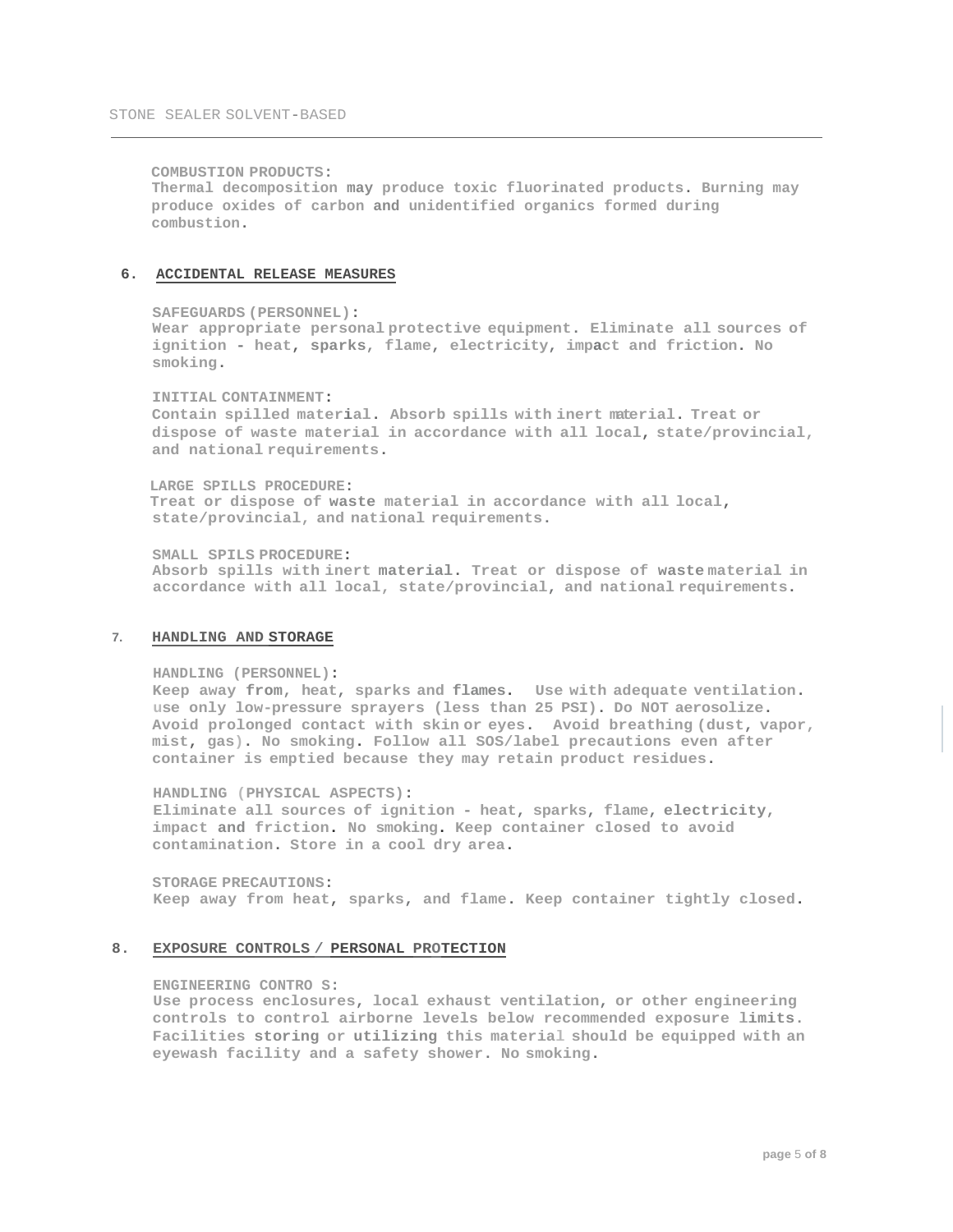**EYE/ FACE PROTECTION REQUIREMENTS: Chemical goggles and face shield are recommended to avoid contact with eyes. SKIN PROTECTION REQUIREMENTS: Nitrile, neoprene or natural rubber gloves. Where contact is likely, wear chemical resistant gloves, a chemical suit, rubber boots, and chemical safety goggles plus a £ace shield. RESPIRATORY PROTECTION REQUIREMENTS: If engineering controls do not maintain airborne concentrations below recommended exposure limits, an approved respirator must be worn. When there is potential for airborne exposures in excess of applicable limits, wear NIOSH/MSHA approved respiratory protection. MICELLANEOUS: Observe the usual precautions for handling any chemical substance. EXPOSURE GUIDELINES: Naphtha (petroleum), heavy alkylate CAS Number: 64741-65-7 OSHA TWA: 500 ppm (2,000 mg/m3) OSHA Z-1 OSHA TWA: 400 ppm (1,600 mg/m3) OSHA PO Skin Designation: Yes**

#### **9. PHYSICAL AND CHEMICAL PROPERTIES**

**FORM .............. ....: Liquid COLOR .................: Clear ODOR ..................: Solvent Odor SOLUBILITY IN WATER ...: Insoluble SPECIFIC GRAVITY ......: 0.770 average (Water - !) EVAPORATION RATE ......: < 0.10 (Butyl Acetate) voc . . . . . . . . . . . . . . . . . . . : < 700 g/L**

#### **10. STABILITY AND REACTIVITY**

```
STABILITY:
Stable.
```
**POLYMERIZATION: Hazardous polymerization will not occur.**

**INCOMPATIBILITY W:TH OTHER MATERIALS: Avoid contact with strong oxidizing agents.**

**DECOMPOSITION: Burning may produce oxides of carbon, carbon dioxide, and fluorinated byproducts.**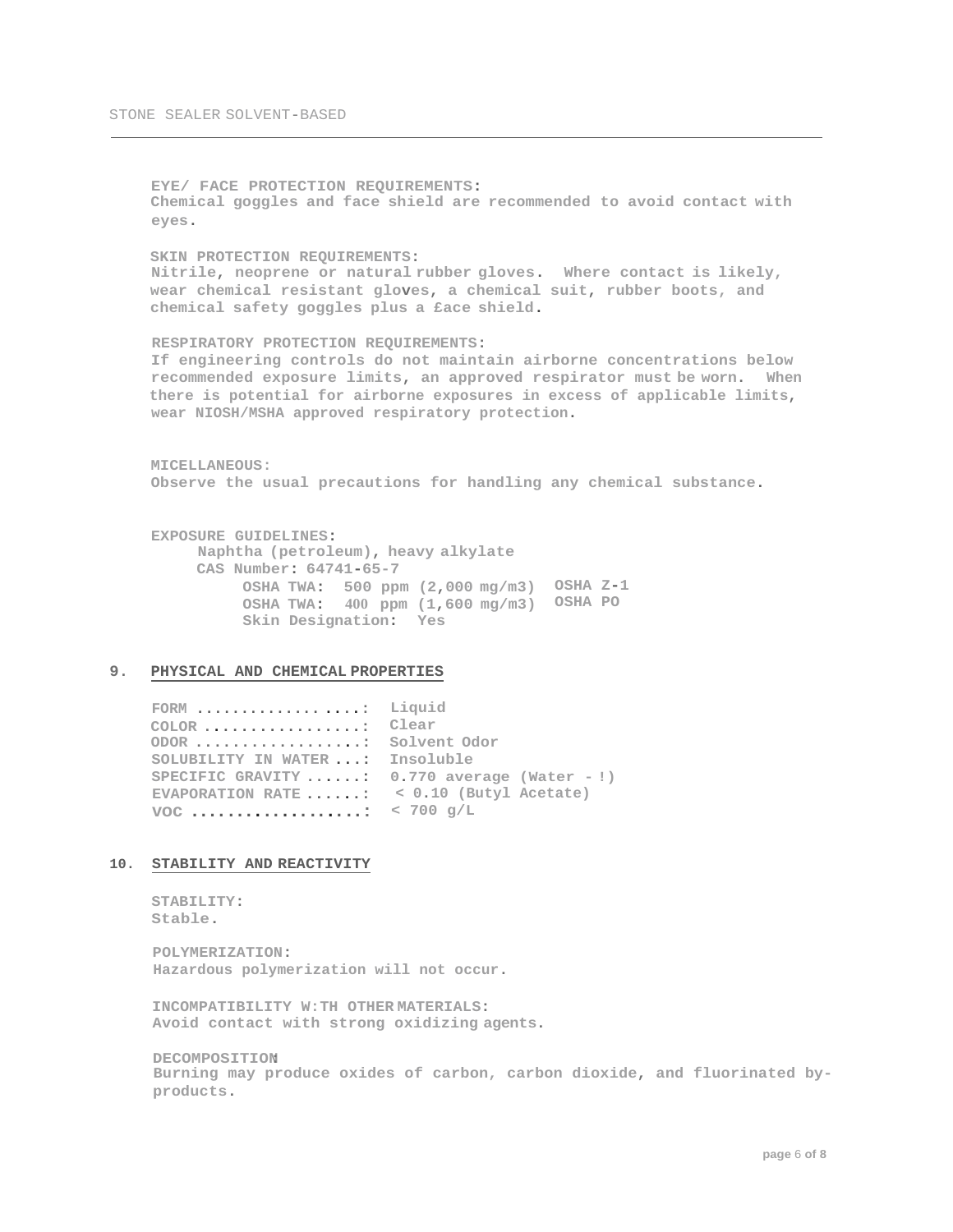**CONDITIONS TO AVOID: All sources of ignition - heat, sparks, flame, electricity, impact and**  friction. No smoking Vapors may form explosive mixture with air.

# **11. TOXICOLOGICAL INFORMATION**

**No information available.**

# **12. ECOLOGICAL INFORMATION**

**No information available.**

# **13. DISPOSAL CONSIDERATIONS**

**WASTE DISPOSAL: Treat or dispose of waste material in accordance with all local, state/provincial and national requirements.**

**Do not re-use empty containers.Do not burn, use a cutting torch on empty drums.**

# **14. TRANSPORTATION INFORMATION**

**PRODUCT LABEL........: STONE SEALER SOLVENT-BASED**

**D.O.T.(Department of Transportation)**

**UN1268, PETROLEUM DISTILLATES, N.O.S., (NAPHTHA) (PETROLEUM)HEAVY ALKYLATE), 3 PG III**

**\*\*\*THIS PRODUC7 IS NOT RSGULATED BY D.O.T. IN 119 GALLONS OR LESS\*\*\***

# **15. REGULATORY INFORMATION**

**HAZARDS DISCLOSURE OSHA HAZARDS: Combustible Liquid, moderate skin irritant**

**This product contains hazardous materials as defined by the OSHA Hazard Communication Standard 29 CFR 1910.1200.**

**CERCLA REPORTABLE QUANTITY: This material does not contain any components with a CERCLA RQ.**

**SARA 304 EXTREMELY HAZARDOUS SUBSTANCES REPORTABLE QUANTITY: This material does not contain any components with a section 30 EHS RQ.**

**SAR 311 Categories**